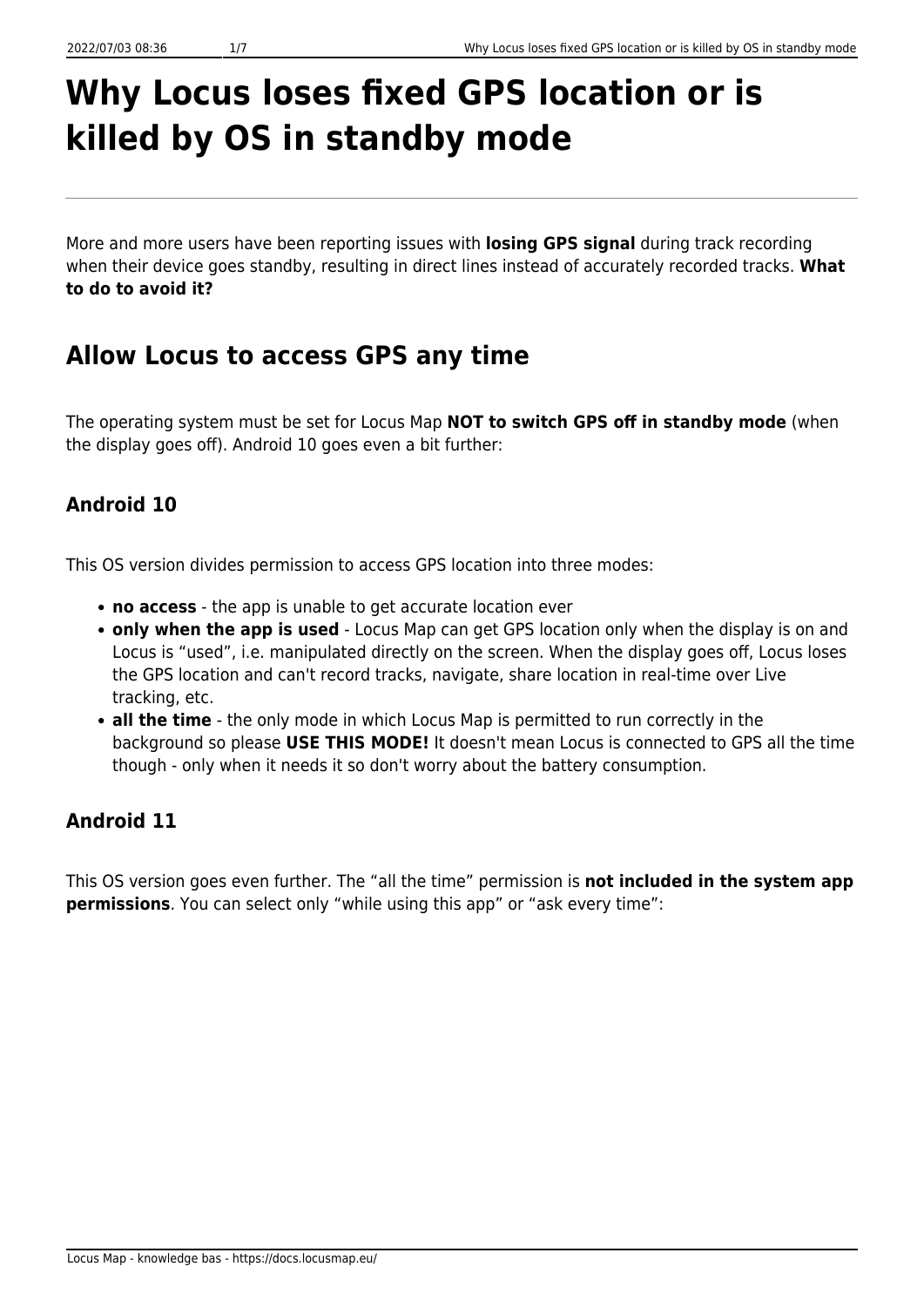| $\leftarrow$ | <b>Location permission</b>          |  |
|--------------|-------------------------------------|--|
|              | <b>Locus Map</b>                    |  |
|              | <b>LOCATION ACCESS FOR THIS APP</b> |  |
|              |                                     |  |
|              |                                     |  |
| C            | Allow only while using the app      |  |
|              | Ask every time                      |  |
|              | Deny                                |  |
|              | See all apps with this permission   |  |

When you **launch Locus Map** and start some feature that runs in the background (voice navigation, track recording, live tracking…), Locus displays a compulsory warning:



. Then you are prompted to **allow all-time access to the location** in the system settings: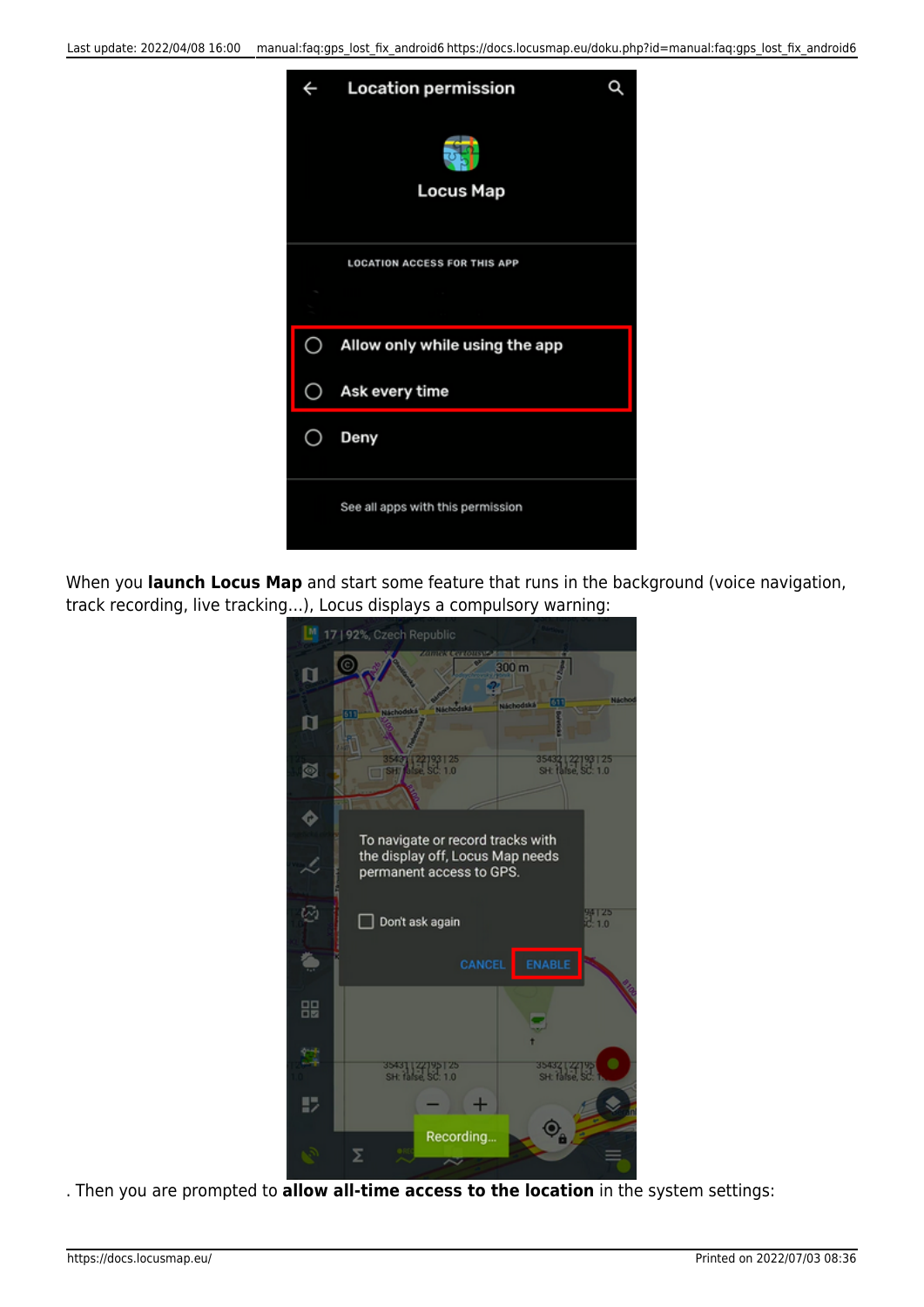

See all Locus Map permissions

See all apps with this permission



This setting, however, is not permanent. **After not using the app for some time (e.g.**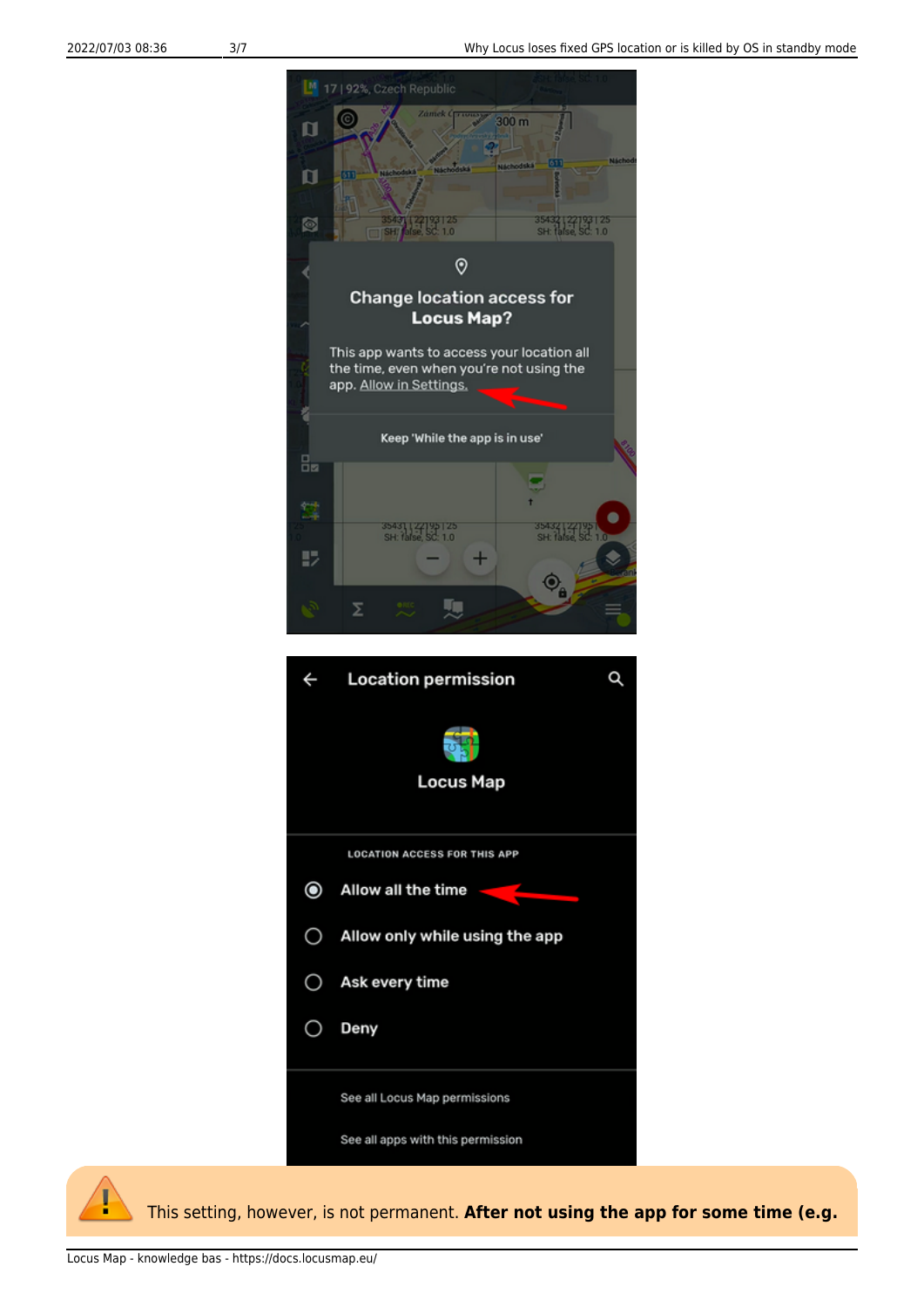

**three months), the "all-time" access permission is taken away** and you have to go through this procedure again.

# **Exclude Locus from battery optimization**

**Battery saving modes** or other **performance-optimizing settings** in your device kill apps they consider unused or redundant, no matter the app is running in the background on the user's request. The mode can be named differently depending on the device manufacturer. There are two ways how to prevent this - either **switch the saving mode completely OFF** or **make an exclusion for Locus** if it is possible.

Here are a few device specific instructions:

### **HTC**

Standard/Extreme Power Saving Mode - switch it OFF

**See also<https://dontkillmyapp.com/htc>»**

#### **Samsung**

- **Android 6+** settings > battery > Power saving mode OFF + battery use > "next" (three dots) button in topbar > battery use optimization > click on "Apps are not optimized" and select "All apps" and here finally find Locus Map and switch the optimization OFF for it.
- **Android 7** Apps > …(menu) Special Access > Optimize battery usage → (drop down) All apps → look for Locus and switch off switcher near it.
- **Android 9** Settings > Apps > 3-dot button top right > Special access > Optimise battery usage > down arrow > select all > scroll down and turn off the switch at Locus Map



#### **Huawei/Honor**

There are several tips. Check out which one fits for your device:

- Settings > Apps > Advanced > Ignore optimizations > All apps > disable optimizations for Locus Map
- Settings > Apps > Settings button > Special access > Ignore optimizations > Locus Map Classic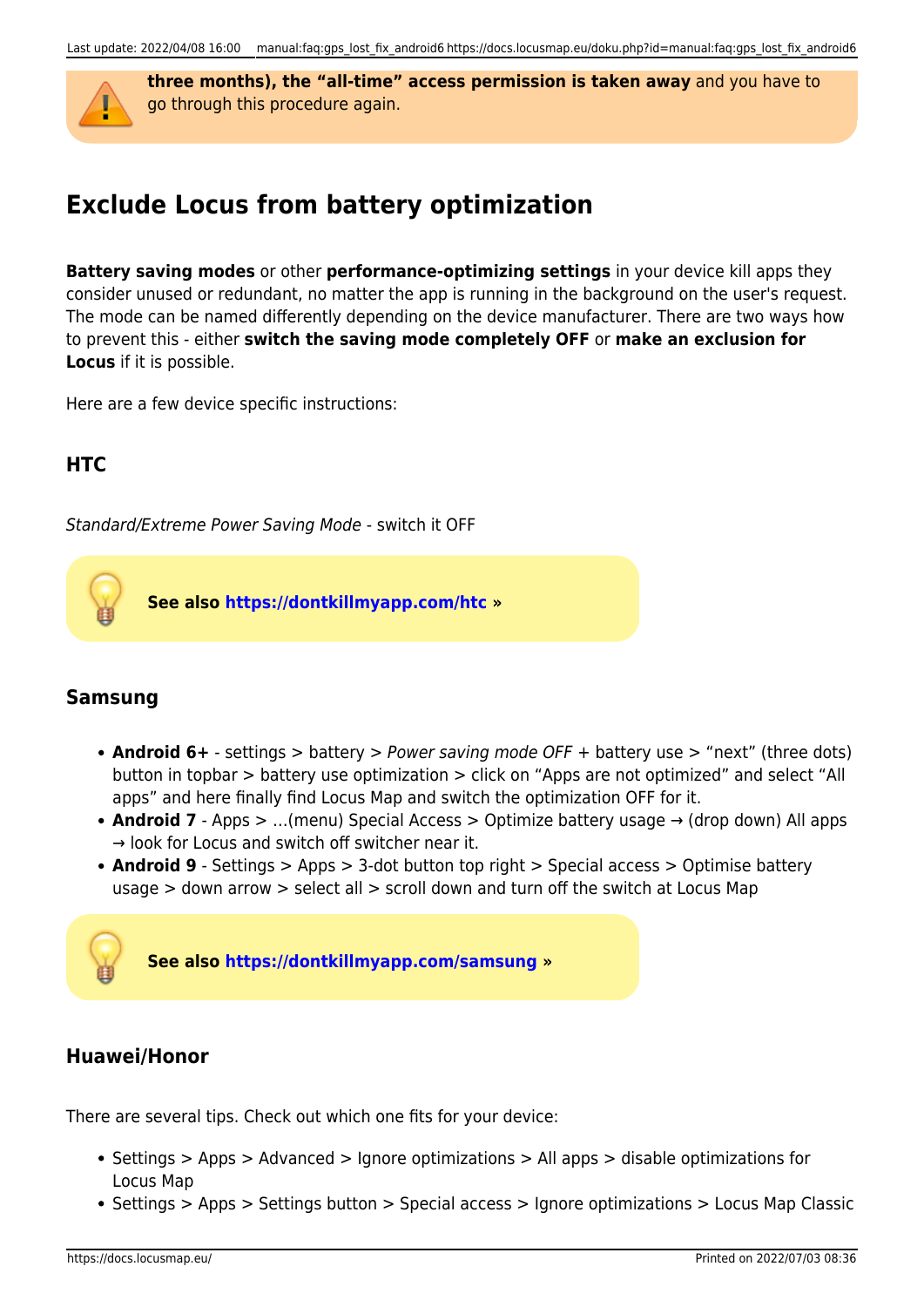> Allow

- Settings > Battery > 'disable' Power saving mode, 'disable' Ultra power saving
- Settings > Battery > Settings button > 'disable' close excessively power-intensive apps
- Settings > Battery > Close apps after screen lock > 'disable' for Locus Map Classic and all related add-ons, like e.g. [Geocaching4Locus](https://docs.locusmap.eu/doku.php?id=manual:user_guide:geocaching:import)

Tips also on [Strava support site >>](https://support.strava.com/hc/en-us/articles/216942547-How-to-fix-GPS-recording-issues-on-Huawei-phones)

#### **Huawei/Honor Android 8+**

- phone settings > apps > Settings button > Special access > Ignore optimizations > Locus Map Classic > Allow
- phone settings > battery > 'disable' Power saving mode, 'disable' Ultra power saving
- phone settings > battery > App launch > 'disable' automatic and keep all three 'manual' settings enabled

In Locus Map, better results are with disabled Settings > GPS > Google Services assisted location.



#### **Sony**

Do not use STAMINA mode.



#### **Nexus**

Switch Battery saver, battery optimization off or exclude Locus from its activity.



#### **Xiaomi**

- **Android older than 6.0** turn Standard/Advanced Power Saving Mode OFF
- **Android 6+ (MIUI 8+)**
	- $\circ$  Security > Battery > Battery saver > OFF or Settings > Battery & performance > Manage apps battery usage > Power saving modes > OFF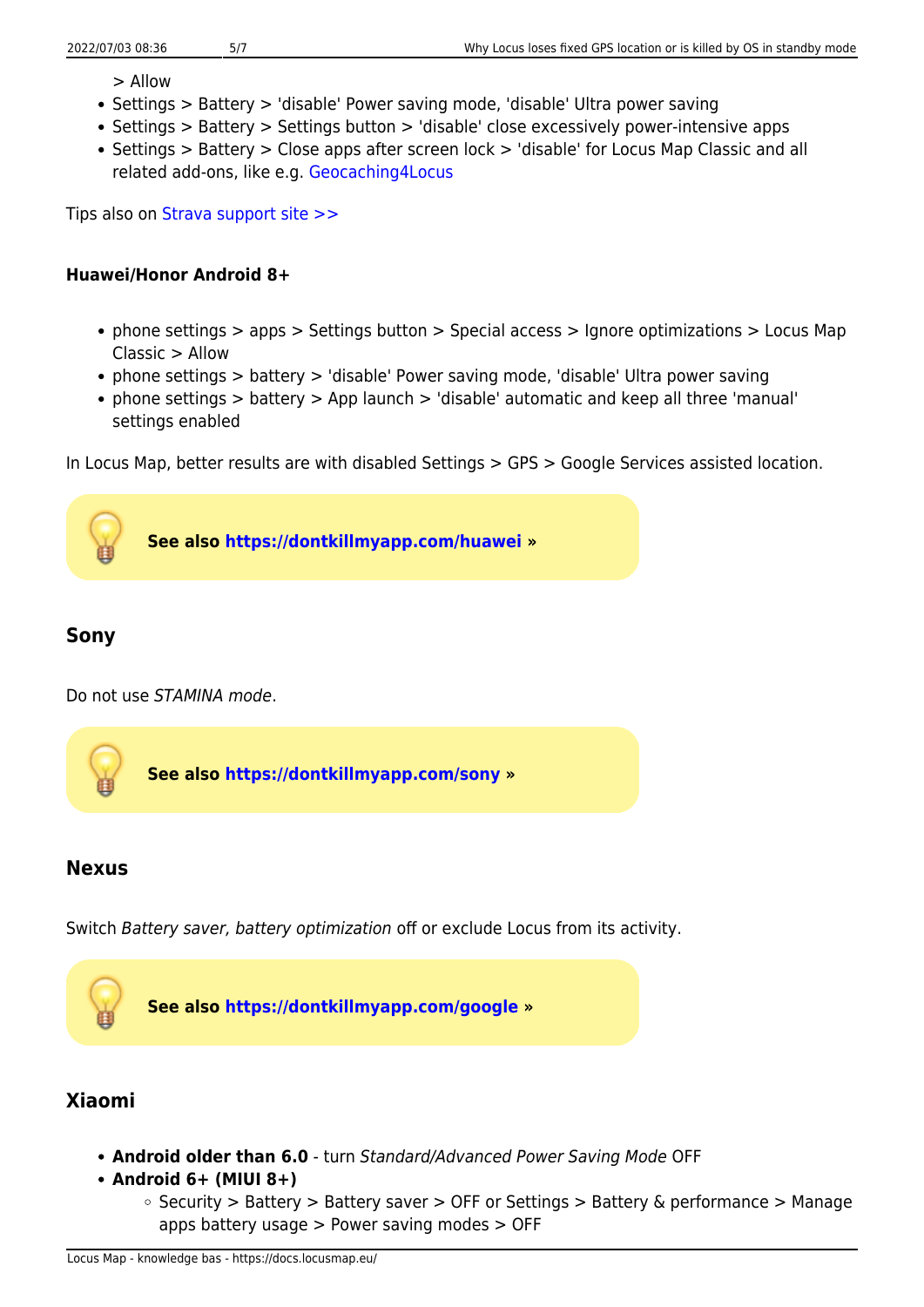- $\circ$  Security > Battery > App Battery Saver > select Locus Map > No restrictions
- $\circ$  Security > Manage apps > Permissions > Autostart > Locus Map ON
- $\circ$  Security > Battery > Settings icon (top right corner of the screen) > Clear cache when device is locked > Never
- $\circ$  lock Locus Map in RAM when you want to use it in background: start Locus Map  $>$ minimize it > open RAM manager > drag Locus icon downwards and tap the lock icon
- o Optional if nothing above helps: Settings > Additional settings > Developer options (this option is activated after several taps on phone info > MIUI version) > turn OFF RAM optimization

#### **MIUI 12+**

- $\circ$  settings > Manage apps > Locus Map:
- **Autostart ON**
- App permissions > **Location ON**
- Battery saver > **NO RESTRICTIONS**
- $\circ$  lock Locus Map in RAM start Locus Map > minimize it > open RAM manager > long tap Locus box > **tap the lock icon**
- we strongly recommend allowing all available system permissions to Locus for a smooth run



**See also<https://dontkillmyapp.com/xiaomi> »**



Some devices (e.g. Motorola) enable **excluding location service** from battery optimization. For more information about battery optimization of other mobile phone vendors, please see **<https://dontkillmyapp.com/>**.

# **Battery optimization apps**

There are also third-party apps that can maintain your battery optimization and may kill Locus or GPS unit.

### **Greenify**

Greenify has some special settings (labeled experimental), that enhance new Android 6 power-saving strategies. These power-saving strategies are labeled "shallow hibernation" and "aggressive doze". The "aggressive doze" mode contains also a white list of apps that are excluded from the mode and Locus is likely to be put here for the above-mentioned reasons. Unfortunately, this whitelisting does not work. After 5 minutes after your device enters doze mode Locus track recording is killed. Therefore, we recommend not to use this aggressive mode or the app as a whole.